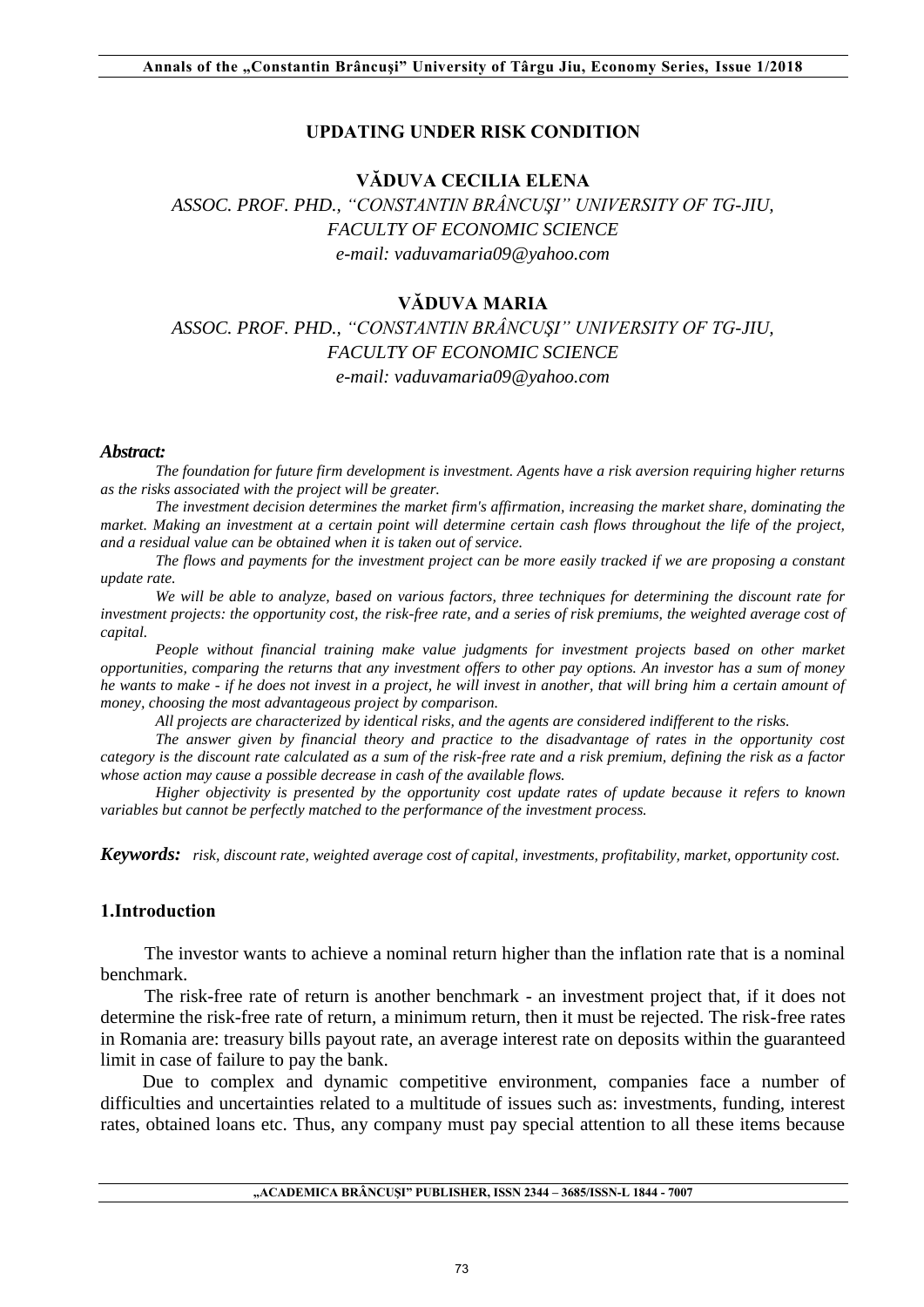they all converge towards materialization in a higher or lower grade of the financial risk, which can cause restriction or suspension of access to bank credit and funding on the capital markets. [3]

The overall profitability of the market has a large impact on the rate of return required by investors. In order to calculate a discount rate adapted to a turbulent environment such as in Romania, we can consider a risk rating system by calculating a risk factor as a factor for multiplying an amount, which can be considered the GDP growth rate for which there are predictions made by the government.

Common risk factors are the variables that influence the profitability of the securities in the portfolio of securities under consideration.

# **2. Increasing economic efficiency and main participants**

The operation by which an expense or income per year of action is recalculated in monetary units in a reference year that constitutes the update, which is a way of reasoning, a calculation method which makes it easier to estimate the measure in which the fraction of social work invested in a particular action will keep pace or outweigh the overall economic growth rate.

The interest rate is a donation of the financial market reflecting a preference over time and expressing an inverse attitude to risk, which is the basis for the practice of updating. Financial calculations are a must in the long-term financial decision.

The updated value by composing a suite of activities is equal to the sum of compound values for each unit.

Determining the present value of a payable or receivable amount at a certain time shall take into account the amount, the number of years between the reference moment and the current one and the compound interest rate that reflects the potential or actual degree of capitalization of the capital.[4]

In practice, revenue, costs, loans, etc. are reported at different times of the year, per quarter, per semester, requiring methodological adaptation in using the interest rate mechanism in the update calculations.

Applying the update technique involves three elements: the value string, the update rate, the reference times.

The string of values may have varied content, meanings, and determinations. Estimation takes place at certain parameters, hypothetical assessments for a prospective horizon generate comparative analysis versions.

The discount rate is the numerical expression in which the update calculations reflect the degree of fructification of one unit or one hundred units of money over a period of time, usually one year.

The reference times in the update are numerous on the time axis, but mostly on the life of the project.

The cost-price relationship in the market economy reveals its dominant indirect link characteristic because the cost indirectly influences the price formed on the market by means of the cost of the offer in the price that is substantiated and proposed by the producer for his negotiation with the buyers.Depending on the demand-offer ratio, whose social dimensions are recognized by the market mechanism (where you can actually know which is the offer and what is the demand), the cost of each producer may be less than or equal to the price, so:

 $c$ <p, when the price fully covers the cost and ensures profit;

c=p,when the price is equal to the cost, so it covers the expenses and generates the losses.

So, being a result of balancing the demand with the market offer, the price is not cost-based, but depending on the possibility of balancing at a certain level of the two components of the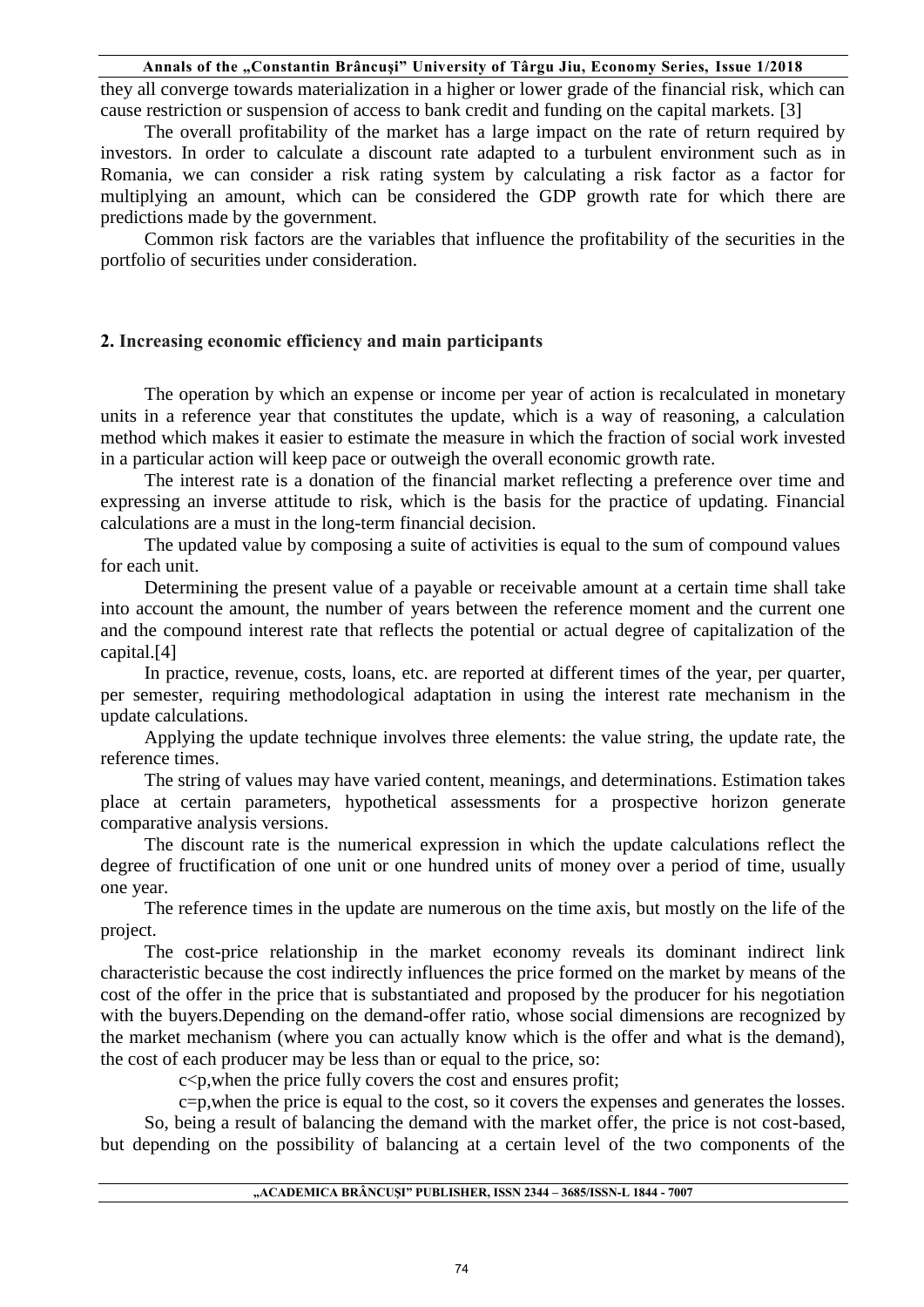market, the cost does not always integrate globally in the production costs.Such an aspect is undesirable by the manufacturers.But his reality is aware of them to look for technical and economic solutions that can reduce individual unit costs.The free play of the market brings the economic agents to progress.The level of the production cost is exclusively the problem of the manufacturer.Knowing the characteristics of the indirect link between the cost and the price determines constant concerns of manufacturers to optimize their cost, acting on their reduction, in order to ensure the highest profit.Direct competition through price leads indirectly to a competition through cost.At the same price level, those producers whose cost is lower are better.

Wrong treatment of price priority over price in the case of planned price setting has led to unnecessary, rigid, administrative price fundamentals that has removed them from their real base, generating value and material disproportions in the economy.The absolutisation of the direct relationship between cost and price, based on planning, meant price setting by administrative methods and difficult to adapt to the changes in the real size of the exchange value of products and services, creating price anamols, maintained for long periods of time.This phenomenon was more anachronistic, as the prices for most products were unique to the economy.

As has been shown in the previous chapters, any producer must undertake a cost and profit margin justification in order to be able to appreciate before the market laws act on the price level, whether or not to choose for the manufacture of the product.Moreover, the elaboration of the predictive cost and cost calculations is required in several variants, in order to choose the best option.This means that although the fundamental link between cost and price is that indirect link, it must include all manufacturers using the prospective cost function in decision-making on production and sales.

Although since the 1990s the market data has become more and more imperative in the field of price formation, the cost is still another area on which the price fixing is based.Defining the cost implies, first, defining its finality and its objective, since all the costing processes derive from these two fundamental vectors. [1]

The cost goal can be determined by: accounting, by summing the expenses incurred with the help of analytical accounting, knowing the level of the actual cost of a particular product;economic, when the enterprise wants to go further with its investigations.She wants, with the help of the predictive cost calculations, to take the price decisions.In this case, the accounting framework is too narrow.Action must be taken on future expenses.It is necessary to practice the timely and decisive calculations, to recalculate and adapt the calculated accounting cost.

Object or object vector (objective costs).The cost objective is nothing more than a tax cut, in order to use a tax term, that is to say the whole of the elements in terms of cost; these elements can be products, investigations, functions, etc.Costs are scheduled and even scheduled, as in the case of making new products, for which the consumption of materials or workmanship differs from the existing ones.

In monetary terms, the cost expresses (measures) the sum of the sources used for its object.

In terms of time, costs are set for short or long periods.

The market economy is based on the principles of the free market where the offer and demand are not regulated by the state. Based on this thesis, the market economy is an economic system in which the allocation of resources is exclusively determined by the supply and demand of the free market. The practice shows us how credible and how improbable is in this thesis, which demonstrates that in reality there can be no economy based solely on the market freedoms. [5]

Market economy requires a system of economic organization based on private ownership, free initiative and subordination of profit-making activity and the development of entrepreneurship as value on the market. On a global level, to date, this type of economy has demonstrated that it can ensure the overall economic progress and optimal allocation of the resources.

The main features of the market economy:

 $\checkmark$  competitive character, based on competition and circulation of information;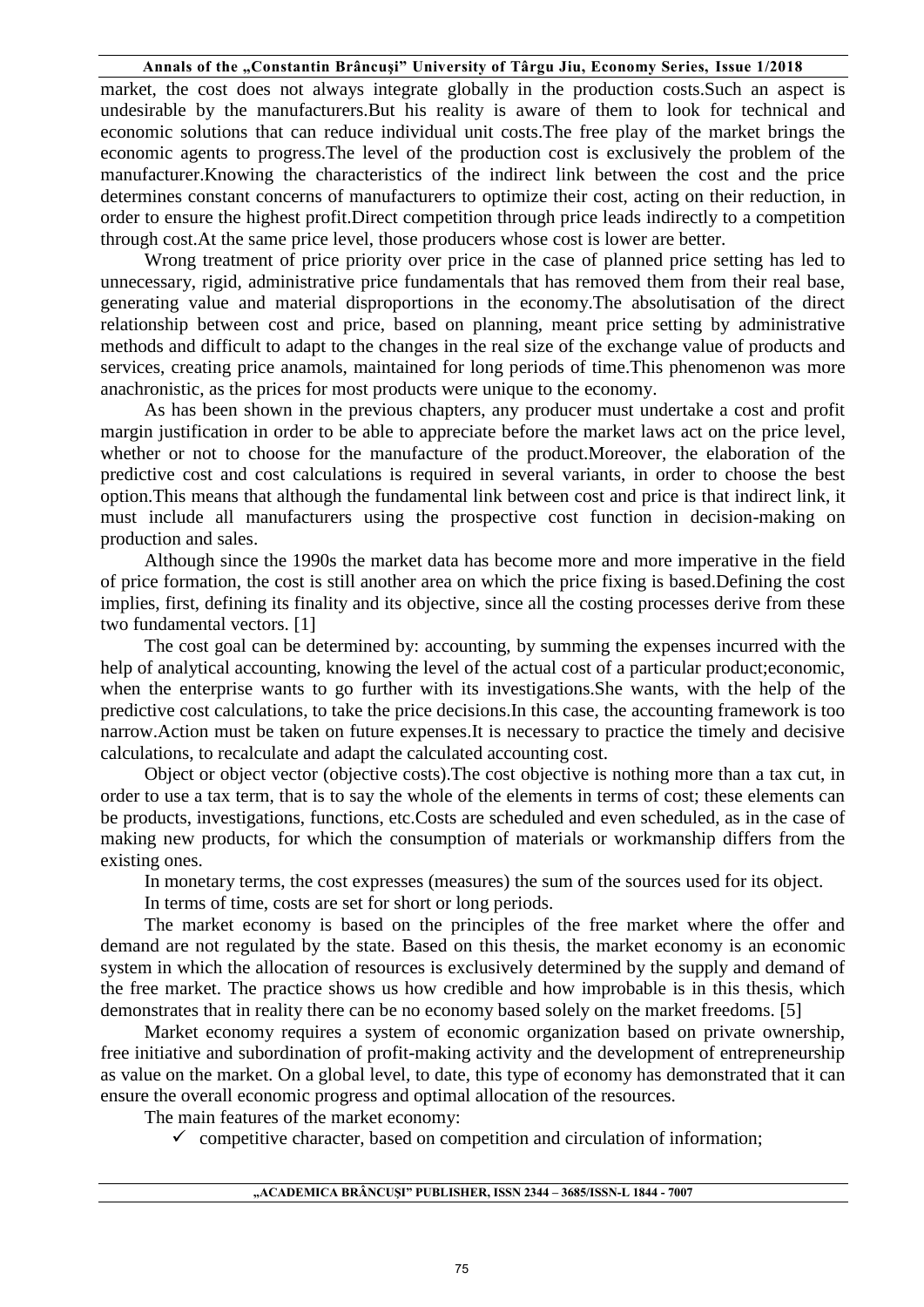- profitability, both as a condition of immediate effectiveness or survival, and as a condition of long-term efficiency and development through progress;
- $\checkmark$  open character of free inputs and outputs on the market of the production factors of goods and services.

In the economic theories of the free market, it is insisted on the arguments that explain the formation of belief at the level of the members of society regarding: a) free markets ensure the most efficient and optimal allocation of resources from a social point of view; b) the government is responsible for enforcing the law in respect of property rights and contracts; c) the economic globalization, ensured by the disappearance of barriers to free circulation of products and capital, is a factor for strengthening competition, increase of economic efficiency, reduction of consumption prices and diversification of their options.

The functionality of the market economy is ensured by the efficient setting of prices in the public interest. This implies: the absence of monopoly; the existence of real competition; full recovery of production costs by producers based on the sales prices; the origin of the capital, in its main part, either local or national; owners' involvement in business management. All these conditions are also premises for general efficiency, which in fact implies an optimal allocation of the resources of society, which, in other terms, means social welfare.

In spite of the multiple considerations underlying the reasons issued against the role of the variable factor price with influence on the economic operators' behavior, the price has always remained a constant concern both in theory and in practice.

The increase in the interest for the study of the prices and grating it a central place in the microeconomic specialty works (including their macroeconomic interferences) is due to several factors.

First of all, the economic operators are interested in the evolution of prices, as a measure of inflation, by the price index, as an essential indicator of the economic conjuncture that underlies many economic decisions.

Second, for knowing the environment and enterprise responses, the price is taken as a signal issued when changing the behavior of sellers and consumers, in confirming or not confirming its level, whose influences propagate on the market equilibrium. For the consumer, the price is the synthetic information of a good defined by the technical performance, by its quality.

Third, the price is approached in its two facets: commercial and financial.

As a sales argument, the price is the center of the financial flows of the economic agents: the price of a good is always a cost for another good. Sales revenue is the key element of the enterprise's profit, on which depends the development, or sometimes its survival on the market.

The price is treated as a nodal point in the study of profitability and the establishment of a marketing plan. With the help of the price, commercial options can be quantified, using rigorous and accurate marketing.

It is understood that enterprises show a permanent reflection on their prices, identified over time in the following circumstances:

- Launching a new product, whose success depends, to a good extent or even exclusively, on the asking price. The price gives the first image of the product.

- The moments of inevitable price change (update) due to the change of the competitive manifestations on the market or as a result of the generalized increase of the costs under the influence of the prices.

- Matching the price range.

The entities that have price manifestations are: the consumer, the enterprise as seller, the partners of the enterprise, the state.

Consumers are manifested in two hypotheses: through constant interest in prices and limited capability.

The reasons for which consumers are directly and constantly interested in prices are:

#### **"ACADEMICA BRÂNCUŞI" PUBLISHER, ISSN 2344 – 3685/ISSN-L 1844 - 7007**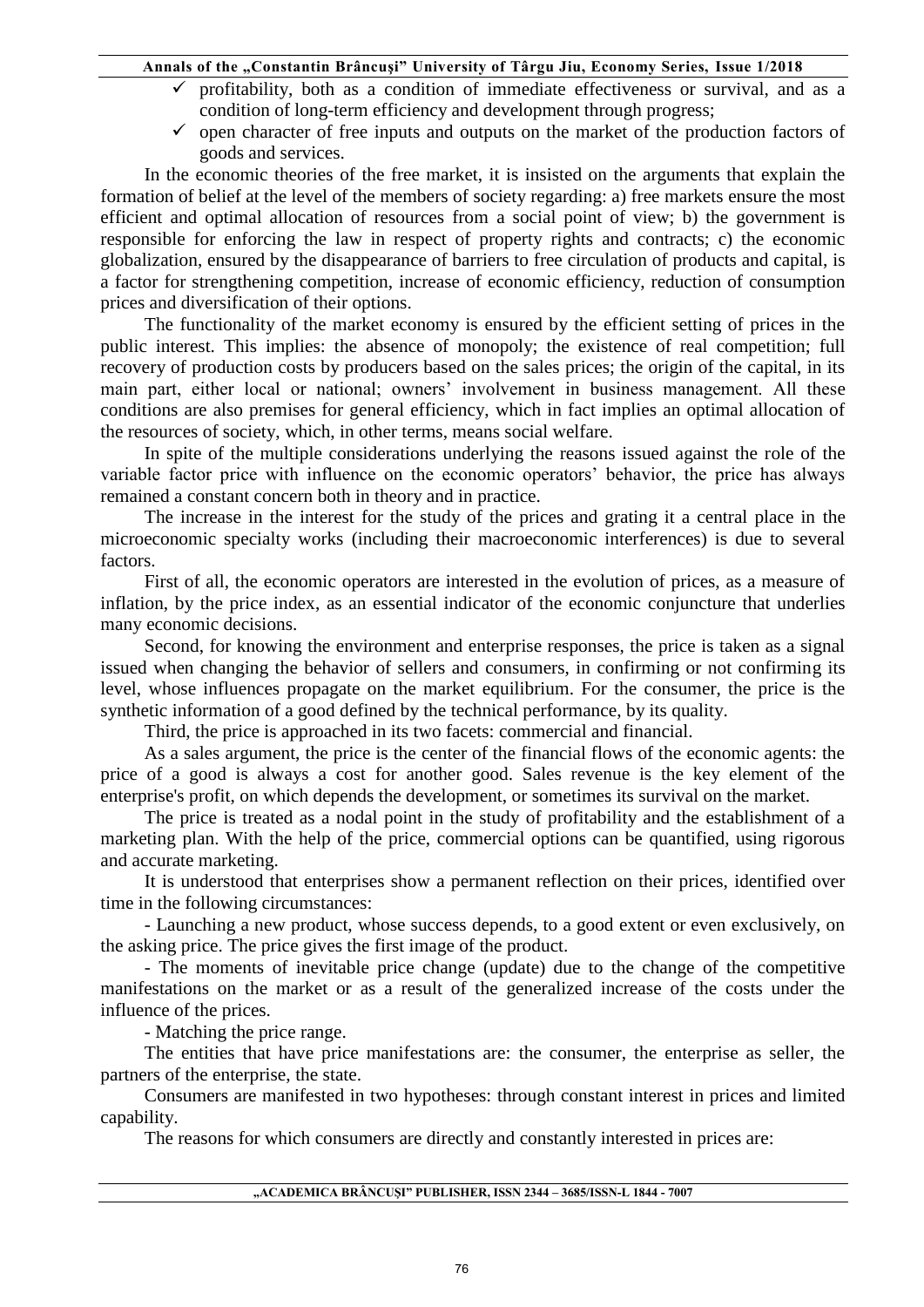• the price influences the purchasing power expressed in real terms;

 the price is the importance of the financial sacrifice that he must consent to for the purchase of a good;

 the price is used in the choice he/ she wants to make between several products; the price represents the value related to the expected need or performance of the product, the degree of interest for the product.

In essence, the price characterizes the product and, by this, it influences the buyer's option on the cost of his/ her purchase.

The consumer's limited ability to act is explained by the following elements of judgment: uncle goods of strict necessity must be absolutely satisfied; businesses perceive consumers through the vital need for goods; the information is incomplete and difficult, which makes consumers' choices to be based on apparent present criteria positively presented by sellers.

The enterprise, as a seller, is at the origin of price decision. That is why its position among the entities operating with the price is the most important. The price decision is the result of the action in several functional compartments within an enterprise: sales manager, advertising manager, production manager, economic manager, responsible for the management control, financial manager, general manager. Each of these responsibilities is concerned with: the level of market price to increase sales, the influence of sales rhythm on the rhythm of production, the confirmation of the prices based on unitary production costs, the use of most cost-effective pricing methods, the maximization of the total profit of the enterprise.

The partners of the enterprise include all direct participants in the exchange operations. These are manifested in the following hypostases: as supplier; current competitors; intermediate consumers or distributors within the specific circuit.

The state intervenes in different ways in determining prices: the general regulation of prices and commercial practices; the action on the conditions (environment) in which prices are set; by improving the competitive environment or influencing the two sides of the market – offer and demand; regulating the protection of the economic competition; by direct action on the price; by fixing the maximum limit or minimum limit prices; policies through the subsidies or tariffs of public or quasi-public goods; regulating the natural monopoly. [2]

The price-competition correlation manifests itself with progressive action on the market, economy as a whole, in terms of efficiency, balance, social welfare. The price level of a good on the market is influenced by the existence of competition, which generates the interest and the real concern of the economic operators to increase the efficiency of the use of resources. Based on the high efficiency of capital and labor, the level of prices may be relatively lower for enterprises that have such an achievement than others who work less efficiently. The resulting effect consists of the position that each enterprise has on the market in relation to customers, compared to the other enterprises. Given that the most sought enterprises, as suppliers, by the customers are those whose sales prices are lower, on equal quality terms, competition leads to efficiency, price movement has low amplitudes, and the probability of restoring the balance is higher. But what is the most important thing is that the ultimate effect of increasing efficiency on competition is welfare. It is said that there is economic efficiency and social efficiency when, based on them, there is an increase in well-being in society. The price regulates through objective norms and reactions the participants' attitudes to market processes.

The third important factor contributing to the adjustment of supply versus the demand is competition. This implies several manufacturers or more buyers, as economic agents, being opposed to the economy based on monopoly. But the monopoly benefits the producer, as being the only seller on the market, he/ she can raise the price by ensuring a very high unit profit margin, while the existence of several competing producers of the same good directly influences the price in the sense of its decrease. The price can no longer be fixed by a single producer, but by all the producers as a whole, but individually, influences the price, adjusting to the level of competition of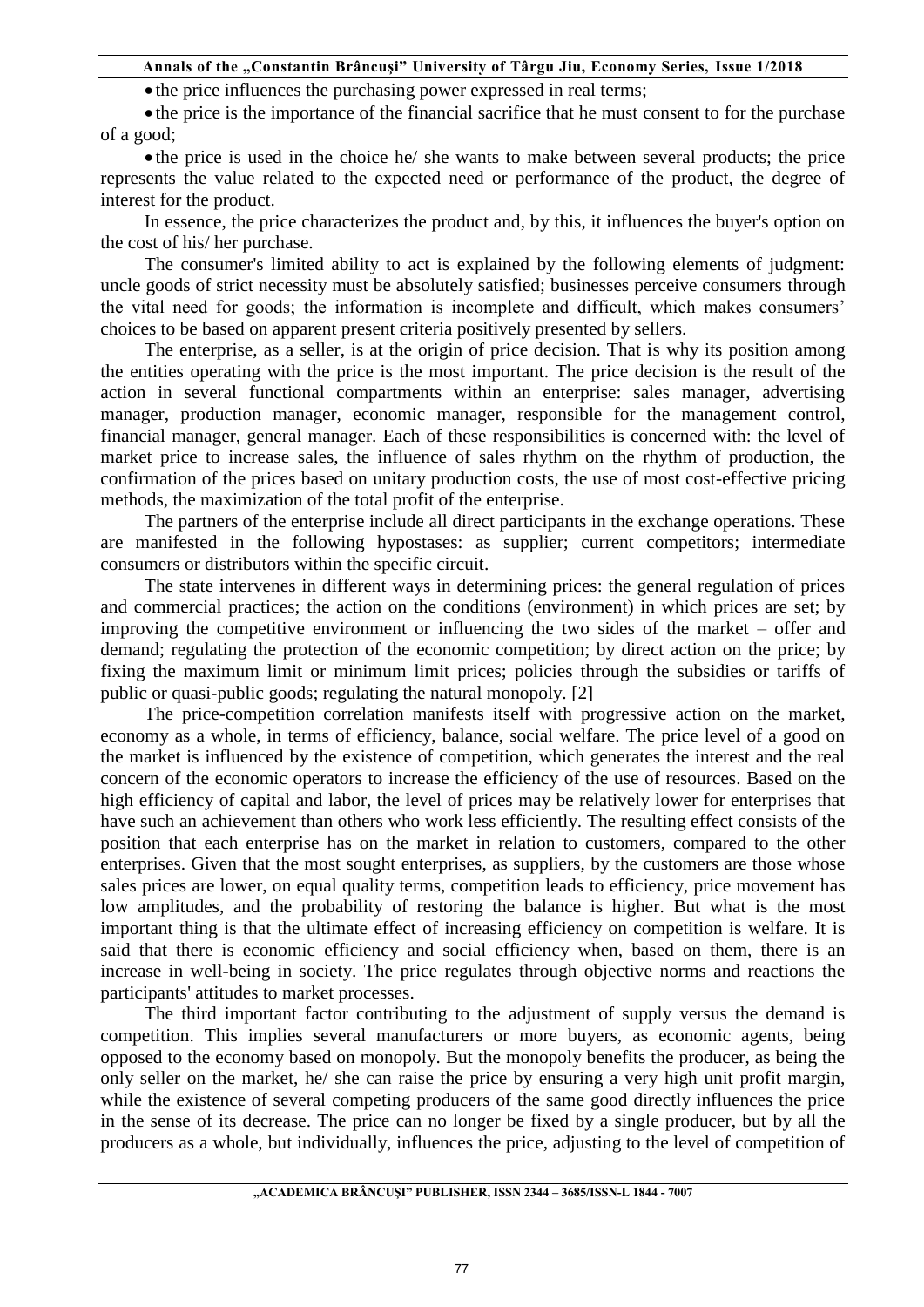the market price. In order to attract customers, each manufacturer will be tempted to increase the price to the level that can ensure his/ her survival by covering the costs and getting the minimum benefit. [6]

The current requirements of the development of market economies are defined by the freedom of action of the economic operators in choosing the field in which they move their capital, in establishing their own manifestation strategies as organized entities regarding the management of production and disposal of goods or services, financial management. The consolidation of the position they hold on the market is influenced by the ownership form (the private one stimulating this consolidation process), able to mobilize all the resources for the efficiency of the activity and, ultimately, to ensure the achievement of the fundamental objective: maximization of the total profit on short term, maximization of the value of enterprise, on long run.

The modem market economy is based on the preservation of the principle of freedom of competition between those exercising the same activity, pursuing the same or similar purpose. Competition is seen as a condition and a guarantee of progress. But the freedom of competition is limited in the honest commercial practices, the partners having the duty to comply with a minimum of morality. Exceeding these limits it sends the character of faithless to competition and engages the responsibility of the person who carries out acts of such qualification, known as anticompetitive practices.

The more and more frequent occurrence of abuses and anti-competitive forms, in the struggle for economic power, for market domination, made the issue of complying with and defending real competition to be subject to legal regulations and procedures for prosecution and sanctioning, suppressing abuses from the rules of competition normality. [5]

The economy mechanism on the market operates based on the supply and demand law, having as a central axis the price that ensures the self-regulation of the market equilibrium. But, because the price cannot fulfill its "supreme" mission as market regulator, its formation must take place under the conditions of the normal competitive environment.

It is defined by several coordinates:

1. the existence of several manufacturers and buyers, a condition that eliminates the possibility of monopoly or monopson and other forms of dominant positions of goods or services on the market;

2. the existence of the range diversification of a homogeneous considered good, a condition that enables multiple possible options from potentially upstream or downstream economic operators with which presumed manufacturers or distributors enter into economic relationships on the market;

3. enterprises behave as rational entities, being concerned, each in turn, to choose the best variants in combining the factors of production in order to achieve the fundamental objective;

4. the price decision to belong exclusively to the economic agents, there being no interference from the Government in fixing the prices as a nominal level;

5. the judgments for decision substantiation to be defined by the requirements of the sustainable development of the enterprise, involving present and future objectives of the enterprise, internal and external objectives in the competitive environment (technical and technological, product quality objectives and competitiveness, environmental protection, etc.);

6. the role of the state to be manifested especially for the regulation of the behaviors, in the sense of regulating the discipline of the economic operators on the market and the supervision of its compliance, in order to eliminate the anti-competitive manifestations;

7. the state intervention in the economy to be usually made through instruments other than the price (by its authoritative fixation as a sale price) and, if necessary, the state to operate the elasticized levers of the controlled prices. For example, limiting the maximum price level leaves the freedom to establish lower prices for the economic agents, under the permissive conditions of the market;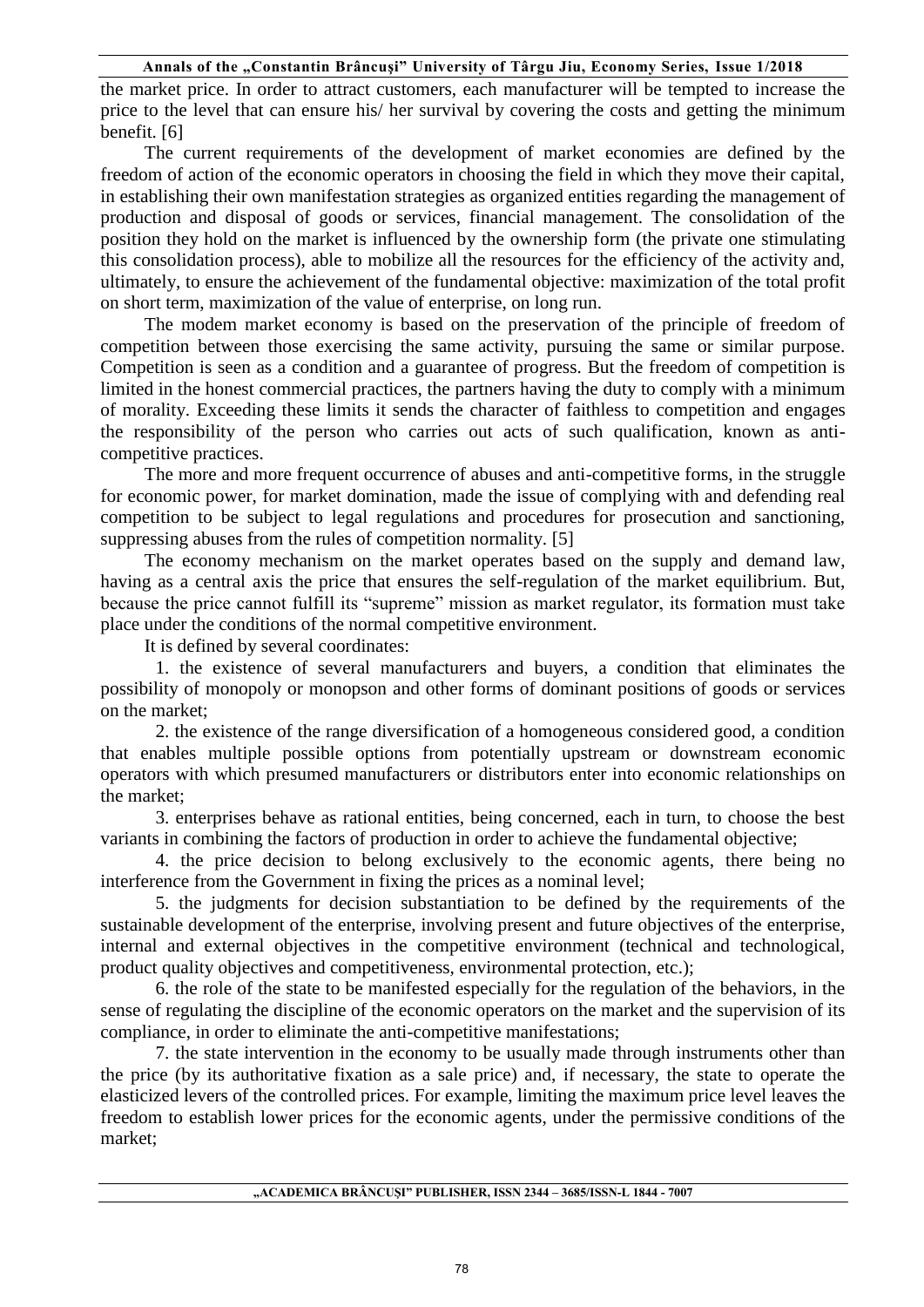8. the organization of the good and service markets has the objective to improve the quality of the services towards consumers, being also based on efficiency criteria and loyalty behaviors towards the competitors;

9. the manifestation of the price stabilization tendency, a phenomenon demonstrating that there are and manifests the two sides of the market: supply and demand, and the condition of competition, which allow their equilibrium through the free price itself, which is manifested in this case, as equilibrium price;

10. the welfare of the final consumers, assured by the quantitative, qualitative and structural (diversification) existence of goods on the market, in accordance with the maximization of the utility by the consumers, whose prices can be absorbed by their incomes.

All the coordinates of the above defined normal competitive environment converge, in the end, into consumers' welfare. This actually acts as the ultimate objective of the free market functioning and manifesting the role of the state as the supervisor of the free behavior of economic operators on the market.

So, in the open market economy, we are talking about a competitive price, as the minimum selling price of the market. By acting on price reduction, competition helps expand the market by increasing the required amount, becoming more and more powerful when prices are lower. Of course, absurd competition can also become dangerous for sellers and buyers, degenerating into crimes such as: preferential choice of customers, attraction of sales intermediaries, false advertisement, etc.

The competitive price must not be a price for ruining the other manufacturers and act as a barrier to the entry of other manufacturers in the branch. It has to be a cost cover price.

If the sales price decreases, but not under market pressure, but under the pressure of some measures taken by the state to block prices, the quantity demanded on the market will be higher, but the offer will no longer be at the demand level as the producer's interest decreases ( $O < C$ ). In this case, the offer is poor, the quantities produced are insufficient, the consumption is forced down, some consumers cannot buy the goods due to their insufficient volume on the market and high prices. The speculation appears. The state may intervene with maximum price limits or rationalization of consumption. [2]

If the sale price is higher than the equilibrium price, the quantity of products offered on the market increases, but the quantity demanded by consumers is lower and may totally endanger the absorption of the total production  $(O > C)$ . In such situations, in order to support the maintenance of the high level of prices by the state, it is possible to buy the product surpluses, meaning the offer part that exceeds the solvable demand, by public intervention units. Thus, the offer balances in terms of value with the demand, and the surplus of products on which balancing was possible (O - C) can be used for export, as a reserve for industrial processing, capitalization in other moments of market functioning, when the offer tends to decrease. But, in order not to directly affect the offerdemand ratio, the state may use subsidies in price or finance the production reduction by the enterprise.

It follows that state intervention adds to the free play of competition to drive the production, price and to help restore the market equilibrium by means of price, indirect taxes or subsidies.

The state is interested in the double quality of intervening on prices. First of all, as a representative of all the members of society, it is invested as a public authority and can take measures to guide the activities destined for exchange on the market, to ensure the satisfaction of all consumers, depending on their income. Second, in order to finance the various economic or social objectives, for which it is directly responsible, it needs resources. Both resources and public expsenses are influenced by prices that are subject to taxes and subsidies. Thus, prices are not only the pole of attraction towards which the specific market forces converge, but also economic and financial levers subject to their constant observation and direction by the state. [1]